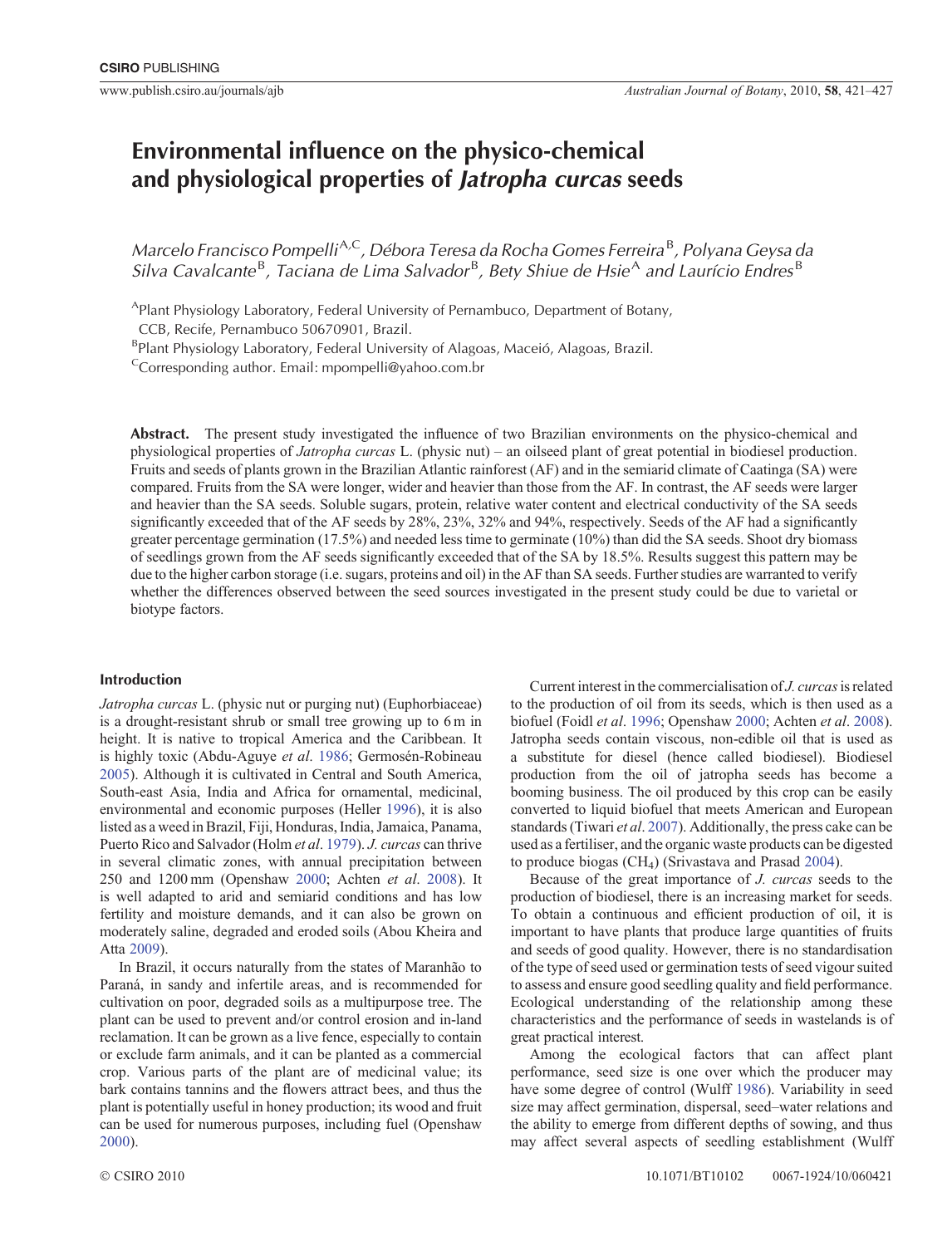[1986\)](#page-6-0). Consequently, evaluation of seed quality is of fundamental importance and great value in programs of seed production.

Variation in seed size has often been correlated with environmental factors. Both within and among species, a larger seed size has been associated with many factors. Of these factors, dryness is among the most relevant (Wulff [1986\)](#page-6-0). These correlations in other plant species have led to the assumption that in *J. curcas*, seedlings from larger seeds may have a higher rate of root extension than seedlings from smaller seeds, and this in turn results in greater tolerance to drought and other stressors (Karrfalt [2008\)](#page-6-0). Many of these assumptions, however, have not been tested experimentally in *J. curcas*.

The present study evaluated the influence of the Brazilian environment on length, width, total biomass, volume, biochemistry and germination characteristics of *J. curcas* fruits and seeds.

## **Materials and methods**

## *Area description*

The semiarid Caatinga area (SA) occupies the region between the Amazon forest (south of the equator) and the Atlantic rainforest (AF). It covers  $\sim$ 10% of the Brazilian arid and semiarid region. The Caatinga climate and its seasonality are related to climatic oscillations (Monteiro *et al*. [2006\)](#page-6-0). The average regional annual rainfall is under 800 mm and is distributed entirely during a short rainy season (i.e. May–August), resulting in xerophytic and caducifolious vegetation (Queiroz [2006](#page-6-0)).

The AF is the second-richest neotropical biome and one of the most endangered in the world (Myers *et al*. [2000](#page-6-0)). It extends into tropical and subtropical regions. The wide longitudinal range leads to differences in forest species composition because of the decreasing rainfall away from the coasts. The rain falls between April and August. The coastal areas receive large amounts of rain year-round, with rainfall reaching more than  $4000$  mm year<sup>-1</sup>, whereas inland forests receive  $\sim 1000$  mm year<sup>-1</sup> (Câmara [2003](#page-5-0)). These geographical characteristics, combined with a large altitudinal range, have favoured high diversity and endemism (Myers *et al*. [2000\)](#page-6-0).

In the AF and SA, the historical average rainfall is 1481 and 902 mm month–<sup>1</sup> , respectively. Between June 2007 and July 2008, the total rainfall was 2381 and 1548 mm in the AF and SA regions, respectively (Fig. 1). The temperature does not significantly vary throughout the year; however, it was on average higher in the SA than the AF region  $(24.3 \pm 2.1$  and  $23.9 \pm 1.5$ , respectively, Fig. 1).

Four hundred seedling, originated from seeds of a commercial plantation were transferred to SA region, located in the semiarid region  $(09°32'13''S, 36°38'01''W, 240m a.s.l.)$  and the same number were transferred to AF region, located in Rio Largo city (09°28′42″S, 35°51′21″W, 39 m a.s.l.) in March 2003. In May 2008, seeds originated from the new plantation grown in each region were collected from at least 20 different plants for seed analysis (see below).

#### *Allometry of fruits and seeds*

Random fruits of *J. curcas* were collected manually from populations in the two locations described above, dried under shade at ambient temperatures for 2–3 days and then stored at



**Fig. 1.** Precipitation (bars) and temperature (lines) registered in 2007–2008 in the Atlantic rainforest (AF; black symbols) and the semiarid (SA; open symbols) regions of Brazil. Source: Agritempo [\(http://www.agritempo.gov.](dx.doi.org/10.1177/096032718600500409) [br/agroclima/sumario?uF=AL](dx.doi.org/10.1177/096032718600500409)).

 $4 \pm 2$ °C until use. For four subsamples, each containing either 30 fruits or 160 seeds, the length and width of fruits and seeds were measured with a caliper, with an accuracy of  $\pm 0.01$  mm, and the total biomass and volume of fruits and seeds were determined. The water content of the seeds was quantified in four subsamples, each containing 30 g of seeds, as described in Vertucci ([1993\)](#page-6-0). To determine the biomass of 1000 seeds, 10 subsamples of 100 seeds were weighed with a precision of 0.001 g in accordance with the International Seed Testing Association (Karrfalt [2008\)](#page-6-0). To determine the volume of fruits and seeds, three subsamples of with 15 fruits or 50 seeds were immersed in 250 mL of distilled water, and the displacement volume was measured with a graduated tube.

# *Imbibitions of seeds*

Water uptake was measured in four replicates of 25 seeds from each location that were subjected to hydration under conditions of zero osmotic potential, as described in Bittencourt *et al*. ([2004](#page-5-0)). Seeds were imbibed for 120 h. In the first 14 h, the samples were weighed every 2h, and thereafter every 24h. The seeds were removed from the imbibition solution, reweighed and then returned to a new solution under conditions of zero osmotic potential. The results were expressed in g  $H_2O g^{-1}$  dry weight, representing the amount of water absorbed by the seeds during the entire course of imbibition.

### *Biochemical analysis of seeds*

Three seeds from each location were thoroughly ground with a cold mortar and pestle in an ice bath, until no fibrous residue could be seen in a 50% (v/v) ethanol solution (Trethewey *et al*. [1998\)](#page-6-0) for soluble-sugar analysis, and in Stitt buffer (Armengaud *et al*. [2009\)](#page-5-0) for proteins. Soluble sugars and proteins were analysed colorimetrically by the methods of Dubois and Bradford, respectively (Dubois *et al*. [1956](#page-5-0); Bradford [1976](#page-5-0)). The oil contents of the seeds were analysed using the methodology described by Ahmad *et al*. ([1981\)](#page-5-0). All analyses were performed in triplicate.

## *Seed germination and seedling growth*

Four subsamples of 100 seeds were planted in 180-cm<sup>3</sup> plastic bags filled with a mixture of soil, sand and organic matter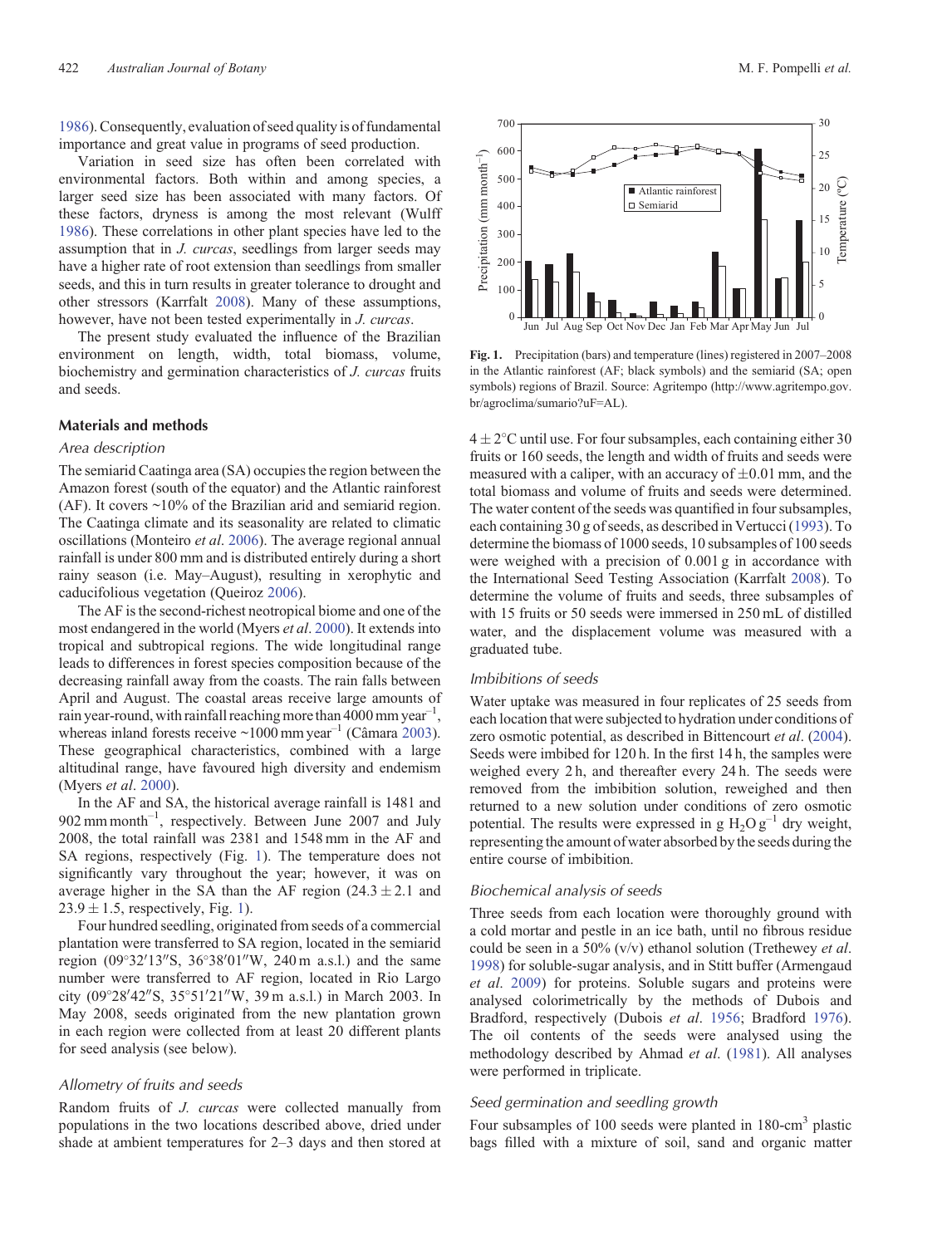$(1:1:1)$ , at 0.5 cm below the soil surface, in accordance with the International Seed Testing Association (Karrfalt [2008](#page-6-0)). Seeds were considered to have germinated on the substrate when they produced a normal seedling, with all the essential structures well developed (Ranal and Santana [2006](#page-6-0)). The substrate was rehydrated with distilled water when necessary. Germinated seeds were counted daily for 20 days. At the end of the 20-day period, the germination times and germination synchrony were recorded and expressed in days and bits, respectively (Ranal and Santana [2006](#page-6-0)). Physiological characteristics of the seedlings were determined by germination rate, seedling height, accumulated shoot and root biomass, and leaf area.

Electrical conductivity (EC) of the leachate from seeds was determined on five subsamples of 50 seeds. Seeds were placed in plastic cups with 75 mL distilled water and kept in a germinator at 25 C. After 24 h, the EC of the leachate was determined with a conductivity meter and the mean values are expressed in  $dS m^{-1} g^{-1}$  fresh weight, as described in Marcos-Filho ([1998\)](#page-6-0).

# *Statistical analysis*

The results were analysed with a mixed-model ANOVA, and the means were compared using the Newman–Keuls test (SNK). Analyses were performed in Statgraphics Plus Version 5.1 (StatPoint Inc., Herndon, VA, USA).

# **Results**

# *Fruit size and seed weight*

Significant (*P* < 0.001) differences in length, width and biomass were detected between the fruits of *J. curcas* obtained from the AF and those obtained from the SA region (Table 1). Fruits collected from the AF region were significantly  $(P<0.001)$  smaller than those collected from the SA region. Length, width and biomass of fruits obtained from the AF region were 9%, 3% and 8% smaller than those from the SA region (Table 1).

Similarly, significant (*P* < 0.001) differences in the length, width, biomass and volume were detected between the seeds obtained from the AF region and those obtained from the SA region (Table 1). In contrast to fruit size, seeds from the AF region were significantly  $(P < 0.001)$  larger  $(8\%)$  and heavier  $(37\%)$  than those from the SA region (Table 1).

# *Soluble sugars, proteins and oils*

There were highly significant (*P* < 0.001) differences between the AF and the SA seeds in the soluble sugar, protein, oil and relative water contents and the EC (Table 2). The soluble sugar, protein and relative water contents and the EC of the SA seeds were greater, on average by 28%, 23% 32% and 94%, respectively,

|                   |  |  | Table 1. Biometric characteristics of fruits and seeds of Jatropha            |  |  |  |  |  |
|-------------------|--|--|-------------------------------------------------------------------------------|--|--|--|--|--|
|                   |  |  | <i>curcas</i> from the Atlantic rainforest (AF) and the semiarid (SA) regions |  |  |  |  |  |
| (Alagoas, Brazil) |  |  |                                                                               |  |  |  |  |  |

The values are the average  $\pm$  s.d. of four replicates of either 30 fruit, or 160 seeds. \*\*\* $P \le 0.001$ ; n.s., the means are not significantly different (Newman–Keuls test, *P* = 0.05)

| Parameter                              | AF                                   | SА               | Significance |
|----------------------------------------|--------------------------------------|------------------|--------------|
| Fruits                                 |                                      |                  |              |
| Length (mm)                            | $32.40 \pm 0.32$                     | $35.41 \pm 0.47$ | ***          |
| Width (mm)                             | $29.27 \pm 0.54$                     | $30.28 \pm 0.17$ | ***          |
| Biomass (g)                            | $13.21 \pm 0.62$                     | $14.34 \pm 0.36$ | ***          |
| Volume $(cm3)$                         | $14.46 \pm 0.57$                     | $15.53 \pm 0.10$ | n.s.         |
| <b>Seeds</b>                           |                                      |                  |              |
| Length (mm)                            | $16.64 \pm 1.02$                     | $15.28 \pm 0.07$ | ***          |
| Width (mm)                             | $10.51 \pm 0.38$                     | $9.85 \pm 0.03$  | ***          |
| Biomass $(g)$                          | $0.63 \pm 0.11$                      | $0.46 \pm 0.01$  | ***          |
| Biomass of $1000^{\text{A}}$ seeds (g) | $683.13 \pm 12.75$ $512.73 \pm 8.71$ |                  | ***          |
| Volume $(cm3)$                         | $0.80 \pm 0.01$                      | $0.47 \pm 0.05$  | ***          |

A10 subsamples of 100 seeds.

than those of the AF seeds (Table 2). In contrast, the oil content of the SA seeds was significantly lower (12%) than that of the AF seeds (Table 2).

# *Seed imbibition*

*Jatropha curcas*seeds hydrated rapidly, regardless of the size. In the first 14 h of imbibition, the seeds reached 0.41 g  $H_2O g^{-1}$  fresh weight (Fig. [2](#page-3-0)). This rapid absorption of water characterised the first phase of the imbibition process and was a consequence of the matric potential of the dry seed tissues. In the first 24 h, the speed of imbibition of SA seeds was higher than that of the AF seeds. However, after 14 h, the imbibition rate decreased continuously and, at 120 h, reached 0.53 and 0.57  $g$  H<sub>2</sub>O  $g^{-1}$  fresh weight for the AF and SA seeds, respectively (Fig. [2\)](#page-3-0). The curves of absorption for seeds in both regions were biphasic.

# *Seed structure*

Seeds of *J. curcas* have a hard, brittle and resinous integument. Under the shell of the seed is a white film that covers the almond. The white albumen is abundant and rich in fatty acids and contains the embryo, which comprises two large-plane cotyledons (Fig. 3*[B](#page-4-0)*). The sequential stages of germination and seedling development are shown in Fig. 3*C*–*[G](#page-4-0)*. A white and slender root appears as the seed increases in size and ruptures (Fig. 3*[C](#page-4-0)*). Usually, five roots are formed, with one being central and four peripheral (Fig. 3*[D](#page-4-0)*). The peripheral roots, i.e. lateral roots, develop from the taproot. Concomitant with the formation of

**Table 2. Total soluble sugars, protein, oil content, relative water content and electric conductivity of** *Jatropha curcas* **seeds collected from the Atlantic rainforest (AF) and the semiarid (SA) regions (Alagoas, Brazil)** The values are the average  $\pm$  s.d. of three replicates of three seeds each. \**P*  $\leq$  0.05, \*\*\**P*  $\leq$  0.001 (Newman–Keuls test, *P* = 0.05)

| Parameter                                            | AF seeds          | SA seeds          | Significance |
|------------------------------------------------------|-------------------|-------------------|--------------|
|                                                      |                   |                   |              |
| Total soluble sugars $(g \text{ kg}^{-1} \text{DW})$ | $13.62 \pm 0.42$  | $17.49 \pm 0.32$  | ***          |
| Proteins $(g \, kg^{-1} DW)$                         | $50.09 \pm 2.29$  | $61.57 \pm 3.74$  | *            |
| Oil content $(g \, kg^{-1} DW)$                      | $314.00 \pm 5.87$ | $275.03 \pm 5.85$ | ***          |
| Relative water content $(g \, kg^{-1} \, FW)$        | $154.14 \pm 1.94$ | $203.58 \pm 7.60$ | ***          |
| Electric conductivity ( $dS m^{-1} g^{-1} FW$ )      | $0.65 \pm 0.04$   | $1.26 \pm 0.06$   | ***          |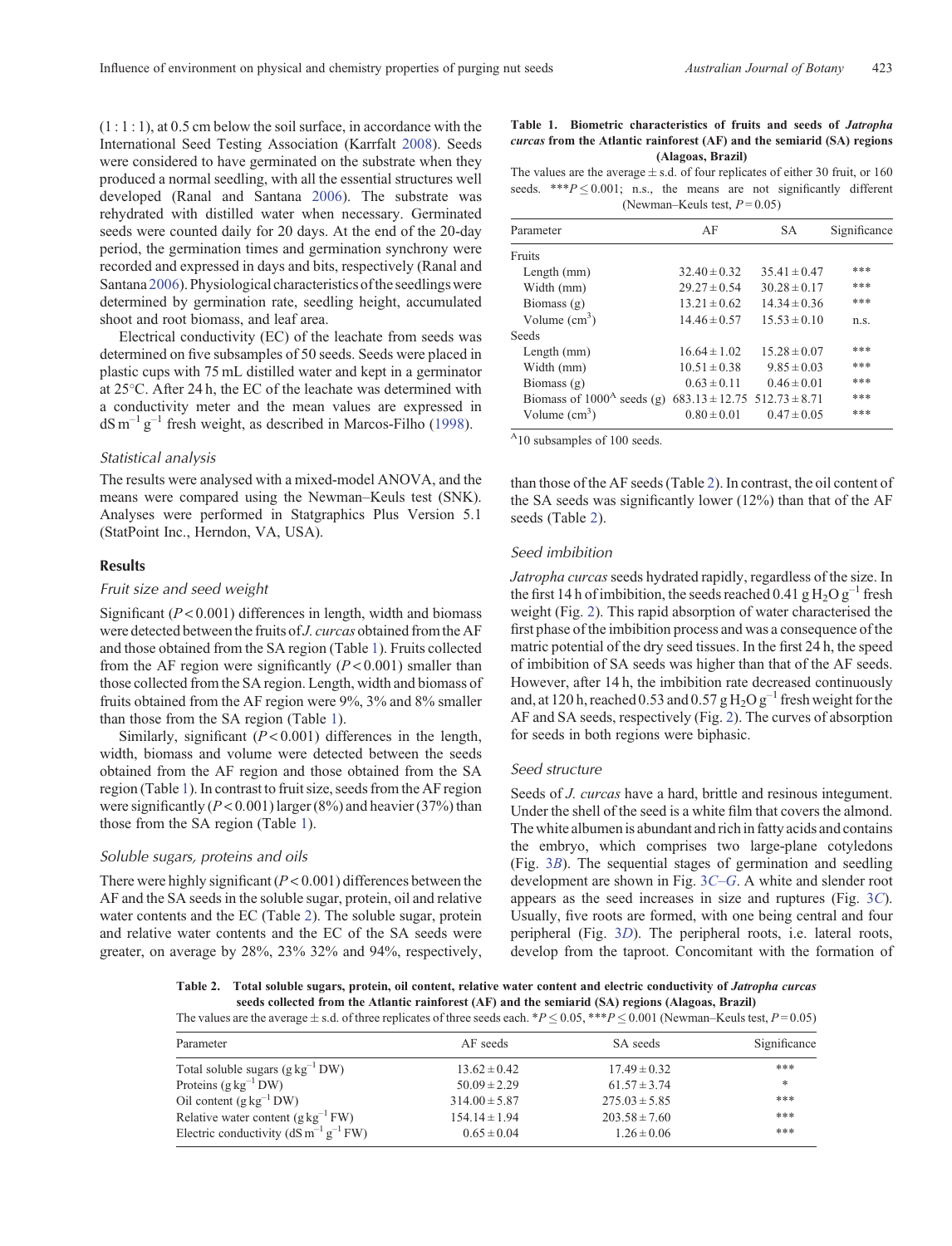

the root system is the development of the hypocotyl, which is a pale and greenish-white structure (Fig. 3*[E](#page-4-0)*). The cotyledons are fully attached to the endosperm, which is relatively thick and white. Germination is completed in  $\sim$ 15 days, after which the seedling is functional and physiologically normal (Fig. 3*[G](#page-4-0)*).

## *Seed germination and seedling growth*

The germination rate, duration and synchrony, and the shoot dry biomass were significantly (*P* < 0*.*05) affected by the location of the seed source (Table [3](#page-5-0)). The germination rate of the AF seeds exceeded that of the SA seeds by 17.5%, and the AF seeds took significantly less time (10%) to germinate than did the SA seeds (Table [3\)](#page-5-0). The germination synchrony was more acute in the SA seeds than in the AF seeds (Fig. [4\)](#page-5-0). Germination was complete in  $\sim$ 15 days, with seedlings being functional and physiologically normal thereafter (Fig. 3*[G](#page-4-0)*). The shoot dry biomass of the seedlings grown from seeds obtained from the AF location significantly exceeded that of the seedlings grown from seeds obtained from the SA by 18.5% (Table [3](#page-5-0)).

### **Discussion**

*Jatropha curcas* seeds from the SA region imbibed more water than did the seeds from the AF region. Other studies on agricultural crops have indicated that seeds with a higher protein content usually imbibed more water; in contrast, seeds with a higher oil content usually imbibed less water (Copeland and McDonald [1995](#page-5-0)). Our study showed that in the first 24 h of imbibition, the water content of the seeds increased by 50%. This suggests that even with high relative humidity, the seeds of *J. curcas* absorb water at a considerable speed (Vertucci and Leopold [1984](#page-6-0)). This observation was more acute in the AF than SA seeds. Similar observation was reported in some leguminous seeds (Hsu *et al*. [1983\)](#page-6-0). It is likely, that the 120 h during which the study was conducted was insufficient to allow entry into Phase III of the imbibition, as proposed by Bewley [\(1997](#page-5-0)), and as

evidenced from the finding that there was no protrusion of the radicle during the experiment. This same pattern was also found in asparagus seeds (Bittencourt *et al*. [2004\)](#page-5-0) in which the first protrusion of radicle and the imbibition Phase III required at least 168 h.

Our results showed that the fruits collected from the SA region were larger and heavier than the ones collected from the AF region. However, fruit size did not translate into larger seeds. We believe that these variations in fruit and seed size were influenced by the characteristics of the region of cultivation because the plants from which the fruits and seeds were collected originated from the same seedbank.

Studies reported elsewhere have suggested that smaller seeds can influence positively (Edward and Hartwig [1971](#page-6-0); Beckert *et al*. [2000\)](#page-5-0), negatively (Hsu *et al*. [1983](#page-6-0); Souza [1996;](#page-6-0) Thomas and Costa [1996](#page-6-0)), or have no effect (Pompelli [2006\)](#page-6-0), on the rate of seed germination water imbibition, seedling vigour, growth and the resulting plant productivity (Krzyzanowski *et al*. [1991](#page-6-0)). However, seedlings from larger seeds may have an advantage over those from smaller seeds in both seedling establishment and physiological characteristics (Wulff [1986](#page-6-0)).

Our study showed that the AF seeds were more competitive than the SA seeds because they were more developed and physiologically more competent. Apparently, the SA seeds had higher biological activity than AF seeds, which may have contributed negatively to seed germination, because the leachate from the seeds can haul the solutes (i.e. sugars, proteins, amino acids) important for germination. The SA seeds had higher concentrations of soluble sugars and proteins, and this also may have contributed to low germination rates, as previously reported by Miguel and Cícero [\(1999](#page-6-0)).

Sugars represent an important source of energy and carbon skeletons for plant growth and development, and they also act as signalling molecules whose transduction pathways influence developmental and metabolic processes (Chen *et al*. [2006](#page-5-0)). Sugars negatively affect seed germination and early seedling development (Arenas-Huertero *et al*. [2000](#page-5-0)). However, sugar supplements are related to the levels endogenous hormones, such as ABA and GA, which are key internal regulators of seed germination (Gibson [2005\)](#page-6-0). The SA seeds exhibited high quantities of soluble sugars and proteins. Therefore, it seems that glucose and other sugars exert their inhibitory effects via biosynthesis, degradation or signalling pathways for these hormones to a greater extent in the SA than in the AF seeds.

Success in crop production requires that seeds germinate and resultant seedlings emerge quickly and uniformly (upper germination synchrony), so that water, light and nutrients can be used with maximum efficiency. Our study showed that the percentage of SA seeds that germinated was significantly lower than that of AF seeds; however, SA seeds were more synchronous. We believe that AF seeds showed more vigour, partly because of decreased germination time, as described for other species (Maguire [1962](#page-6-0)). This finding may be a consequence of the seed size, where larger seeds contain conditions more favourable to germination and seedling growth. Present results suggest that seed size is an intrinsic attribute of the seed, although these characteristics can be modulated and then changed by climate. In general, the seeds of *J. curcas* resulted in normal seedlings with sound physiological traits.

<span id="page-3-0"></span>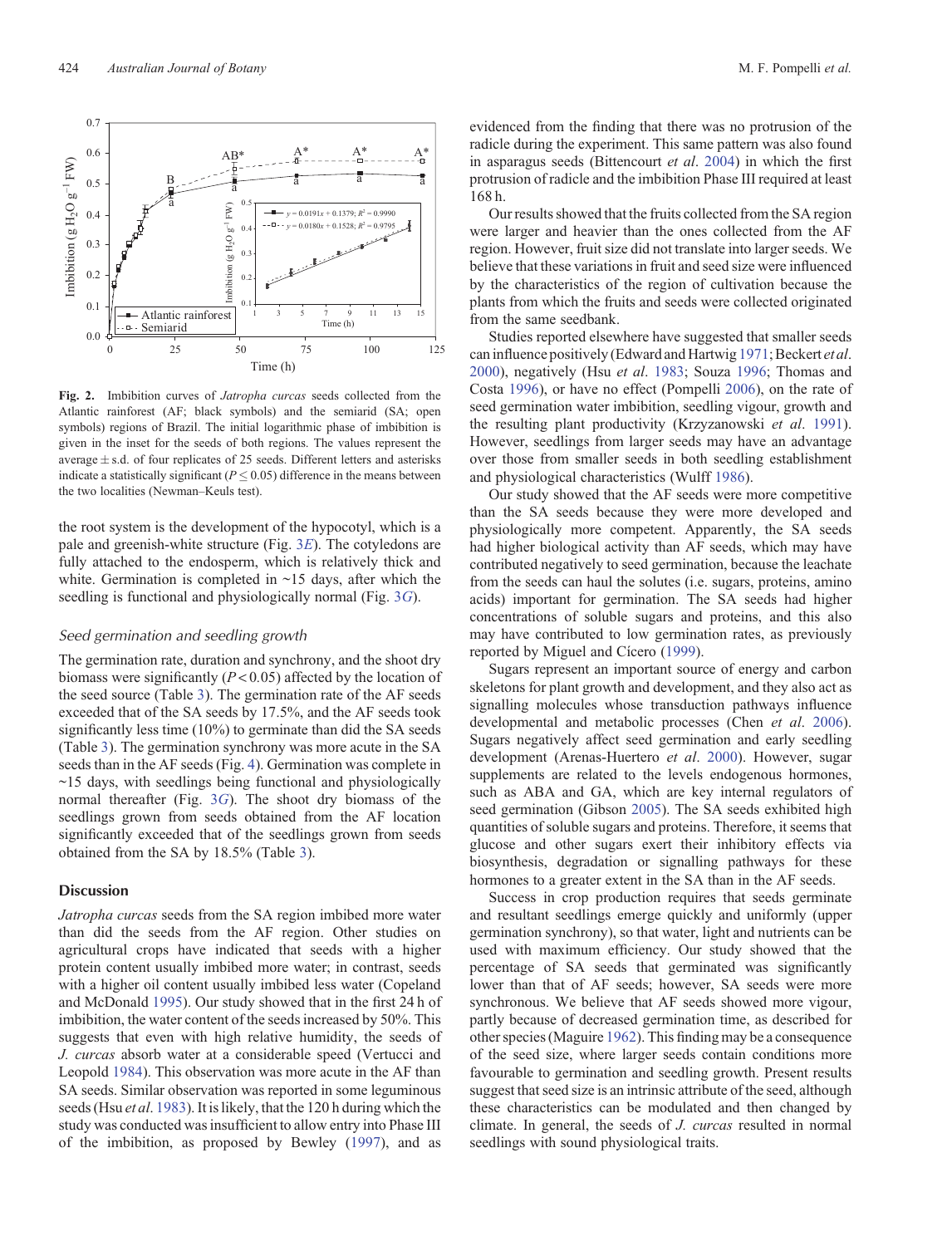<span id="page-4-0"></span>

**Fig. 3.** Sequential processes of germination of *Jatropha curcas*. (*A*) Seed with wrap intact. (*B*) Seed cut to halves, showing the embryo inside. (*C*) Early stages of germination; radicle protrusion. (*D*) Formation of gain plumule and the development of white and branching roots. (*E*) Full expansion of the gain plumule and the early opening of the cotyledons. (*F*) Expansion of cotyledons and elongation of the seedling. (*G*) Seedling fully formed, with an expansion of the first true leaves, after 15 days.

The characteristics of biomass allocation evaluated in the present study allowed us to conclude that the AF seeds are more vigorous and of better quality than the SA seeds. This finding is in agreement with Dan *et al*. [\(1987](#page-5-0)), who suggested that biomass partitioning between shoots and roots is a very important feature when evaluating the physiological quality of different groups of seeds. In general, plants that can allocate more biomass to the underground parts than to the shoots may be advantageous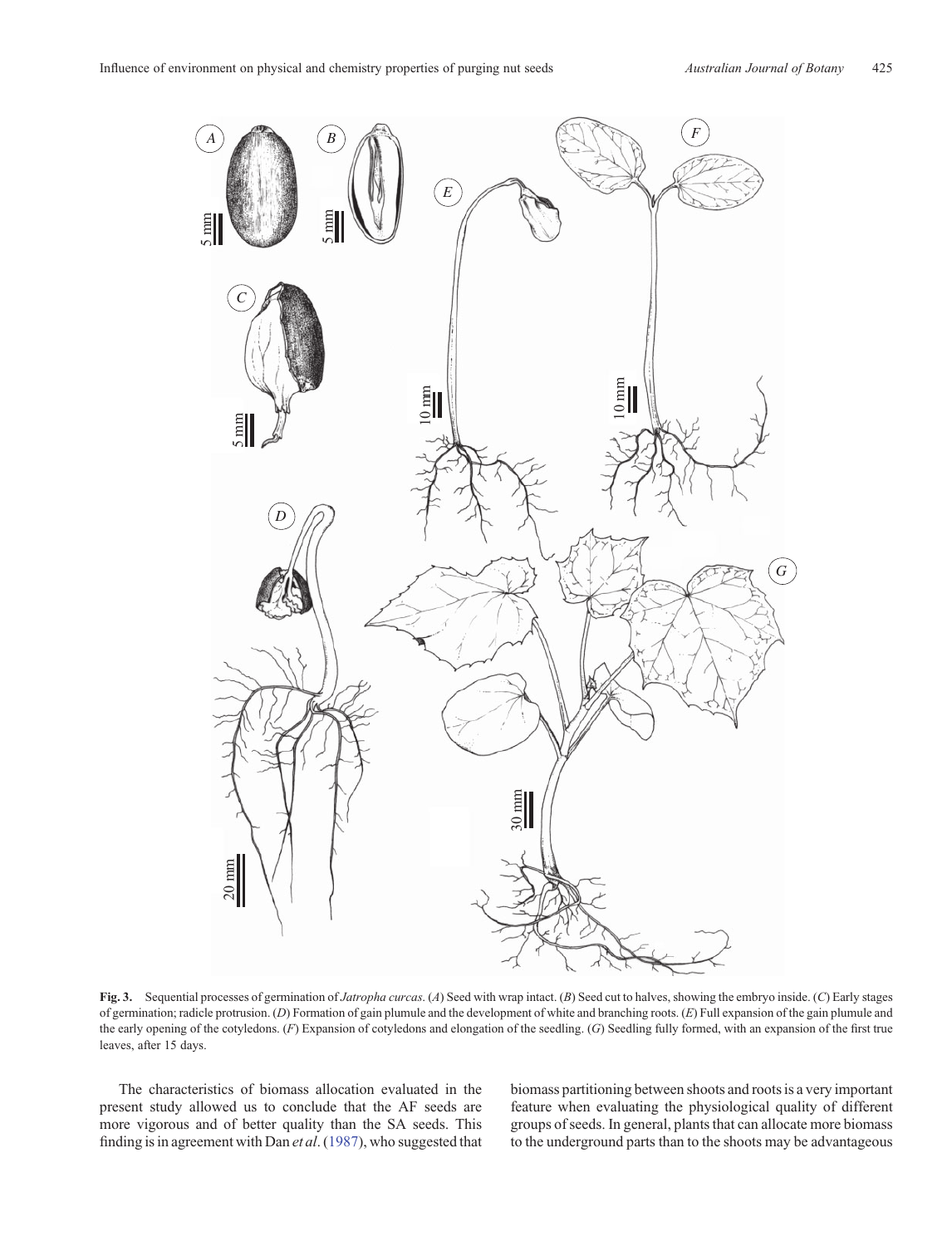## <span id="page-5-0"></span>**Table 3. Germination characteristics and seedling growth of** *Jatropha curcas* **from the Atlantic rainforest (AF) and the semiarid (SA) regions (Alagoas, Brazil)**

The values are the average  $\pm$  s.d. of four replicates of 100 seeds each.  $*P \leq 0.05$ ;  $**P \leq 0.01$ ;  $**P \leq 0.001$ ; n.s., the means not significantly different (Newman–Keuls test, *P* = 0.05)

| Parameter                              | AF seeds          | SA seeds          | Significance |
|----------------------------------------|-------------------|-------------------|--------------|
| Germination rate $(\%)$                | $62.93 \pm 2.63$  | $53.57 \pm 1.65$  | **           |
| Germination time (days)                | $7.77 \pm 0.21$   | $8.64 \pm 0.17$   | **           |
| Germination synchrony (bits)           | $2.43 \pm 0.07$   | $2.14 \pm 0.10$   | $\ast$       |
| Plant height (cm)                      | $14.36 \pm 0.23$  | $14.98 \pm 0.24$  | n.S.         |
| Shoot dry biomass $(g)$                | $0.96 \pm 0.02$   | $0.81 \pm 0.02$   | ***          |
| Root dry biomass (g)                   | $0.12 \pm 0.01$   | $0.11 \pm 0.01$   | n.s.         |
| Shoot: root ratio                      | $8.37 \pm 0.48$   | $7.72 \pm 0.36$   | n.s.         |
| Total leaf area $\text{(cm}^2\text{)}$ | $176.82 \pm 3.42$ | $169.49 \pm 2.25$ | n.s.         |
|                                        |                   |                   |              |



**Fig. 4.** Relative frequency of seed germination of *Jatropha curcas* seeds collected from the Atlantic rainforest (AF; black symbols) and the semiarid (SA; open symbols) regions (Alagoas, Brazil). The values represent the average of four replicates of 100 seeds each.

in a more arid climate, because their roots are able to withstand a greater water intake to compensate for the possible higher transpiration.

Despite recent reports that *J. curcas* is a species adapted to conditions of water shortage, it is likely that the characteristics of the AF region are more favourable for the development of this species than are the climatic characteristics of the SA region (Pompelli *et al*. [2010](#page-6-0)). It is also likely that the seeds produced in these two areas of Brazil (the AF and SA regions) have resulted from development of two biotypes or varieties. Further research is warranted to investigate the possibility of existence of biotypes or varieties as has been reported in Mexico (Delgado and Parado 1989) and other sister species such as *J. gossypiifolia* in Australia (Bebawi *et al*. 2007) and North America (Dehgan 1982).

## **Acknowledgements**

The authors thank Conselho Nacional de Desenvolvimento Científico e Tecnológico (CNPq), Fundação de Amparo a Pesquisa do Estado de Alagoas (FAPEAL) and Fundação de Amparo à Ciência e Tecnologia do Estado de Pernambuco (FACEPE) for financial support for the researchers. Special thanks go to Mrs Carla Gomes Machado and Vilma Marques Ferreira

for their critical reading of the manuscript and to Mrs Gilmara Martini Pompelli for logistical support for the figures and tables.

# **References**

- Abdu-Aguye I, Sannusi A, Alafiya-Tayo RA, Bhusnurmath SR (1986) Acute toxicity studies with *Jatropha curcas. Human Toxicology* **5**, 269–274. doi:[10.1177/096032718600500409](dx.doi.org/10.1177/096032718600500409)
- Abou Kheira AA, Atta N (2009) Response of *Jatropha curcas* L. to water deficit: yield, water use efficiency and oil seed characteristics. *Biomass and Bioenergy* **33**, 1343–1350. doi:[10.1016/j.biombioe.2008.05.015](dx.doi.org/10.1016/j.biombioe.2008.05.015)
- Achten W, Verchot L, Franken Y, Mathijs E, Singh V, Aerts R, Muys B (2008) Jatropha bio-diesel production and use. *Biomass and Bioenergy* **32**, 1063–1084. doi[:10.1016/j.biombioe.2008.03.003](dx.doi.org/10.1016/j.biombioe.2008.03.003)
- Ahmad MU, Hussain SK, Osman SM (1981) Ricinoleic acid in *Phyllanthus niruri* seed oil. *Journal of the American Oils Chemists*' *Society* **58**, 673–674. doi[:10.1007/BF02899445](dx.doi.org/10.1007/BF02899445)
- Arenas-Huertero F, Arroyo A, Zhou L, Sheen T, Leon P (2000) Analysis of *Arabidopsis* glucose insensitive mutants, gin 5 and gin 6, reveals a central role of the plant hormone ABA in the regulation of plant vegetative development by sugars. *Gender and Development* **14**, 2085–2086. doi:[10.1101/GAD.14.16.2085](dx.doi.org/10.1101/GAD.14.16.2085)
- Armengaud P, Sulpice R, Miller AJ, Stitt M, Amtmann A, Gibon Y (2009) Multilevel analysis of primary metabolism provides new insights into the role of potassium nutrition for glycolysis and nitrogen assimilation in *Arabidopsis* roots. *Plant Physiology* **150**, 772–785. doi:[10.1104/pp.108.133629](dx.doi.org/10.1104/pp.108.133629)
- Bebawi FF, Lockett CJ, Davis KM, Lukitsch BV (2007) Damage potential of an introduced biological control agent *Agonosoma trilineatum* (F.) on bellyache bush (*Jatropha gossypiifolia* L.). *Biological Control* **41**, 415–422. doi[:10.1016/j.biocontrol.2007.03.007](dx.doi.org/10.1016/j.biocontrol.2007.03.007)
- Beckert OP, Miguel MH, Marcos-Filho J (2000) Absorção de água e potencial fisiológico em sementes de soja de diferentes tamanhos. *Scientia Agricola* **57**, 671–675. doi[:10.1590/S0103-90162000000400012](dx.doi.org/10.1590/S0103-90162000000400012)
- Bewley JD (1997) Seed germination and dormancy. *The Plant Cell* **9**, 1055–1066. doi[:10.1105/tpc.9.7.1055](dx.doi.org/10.1105/tpc.9.7.1055)
- Bittencourt M, Dias D, Araújo E, Dias L (2004) Controle da hidratação para o condicionamento osmótico de sementes de aspargo. *Revista Brasileira de Sementes* **26**, 99–104. doi:[10.1590/S0101-31222004000200014](dx.doi.org/10.1590/S0101-31222004000200014)
- Bradford M (1976) Rapid and quantitative method for quantitation of microgram quantities of protein utilizing the principle of protein-dye binding. *Analytical Biochemistry* **72**, 248–254. doi:[10.1016/0003-2697\(76\)90527-3](dx.doi.org/10.1016/0003-2697(76)90527-3)
- Câmara IG (2003) Brief history of conservation in the Atlantic Forest. In 'The Atlantic Forest of south america: biodiversity status, threats, and outlook'. (Eds C Galindo-Leal, IG Câmara) pp. 31–42. (CABI Press: Washington, DC)
- Chen PW, Chiang CM, Tseng TH, Yu SM (2006) Interaction between rice MYBGA and the gibberellin response element controls tissue-specific sugar sensitivity of  $\alpha$ -amylase genes. *The Plant Cell* 18, 2326–2340. doi:[10.1105/tpc.105.038844](dx.doi.org/10.1105/tpc.105.038844)
- Copeland LO, McDonald MB (1995) 'Principles of seed science and technology.' 3rd edn. (Chapman & Hall: New York)
- Dan EL, Mello VDC, Wetzel CT, Popinigis F, Zonta EP (1987) Transferência de matéria seca como método de avaliação de vigor de sementes de soja. *Revista Brasileira Sementes* **9**, 45–55.
- Dehgan B (1982) Comparative anatomy of the petiole and infrageneric relationships in *Jatropha* (Euphorbiaceae). *American Journal of Botany* **69**, 1283–1295. doi:[10.2307/2442753](dx.doi.org/10.2307/2442753)
- Delgado JL, Parado TE (1989) Potential multipurpose agroforestry crops identified for the Mexican tropics. In 'New crops for food and industry'. (Eds NH Wickens, P Day) pp. 166–173. (Chapman and Hall: London)
- Dubois M, Gilles KA, Hamilton JK, Reders PA, Smith F (1956) Colorimetric method for determination of sugars and related substances. *Analytical Chemistry* **28**, 350–356. doi:[10.1021/ac60111a017](dx.doi.org/10.1021/ac60111a017)